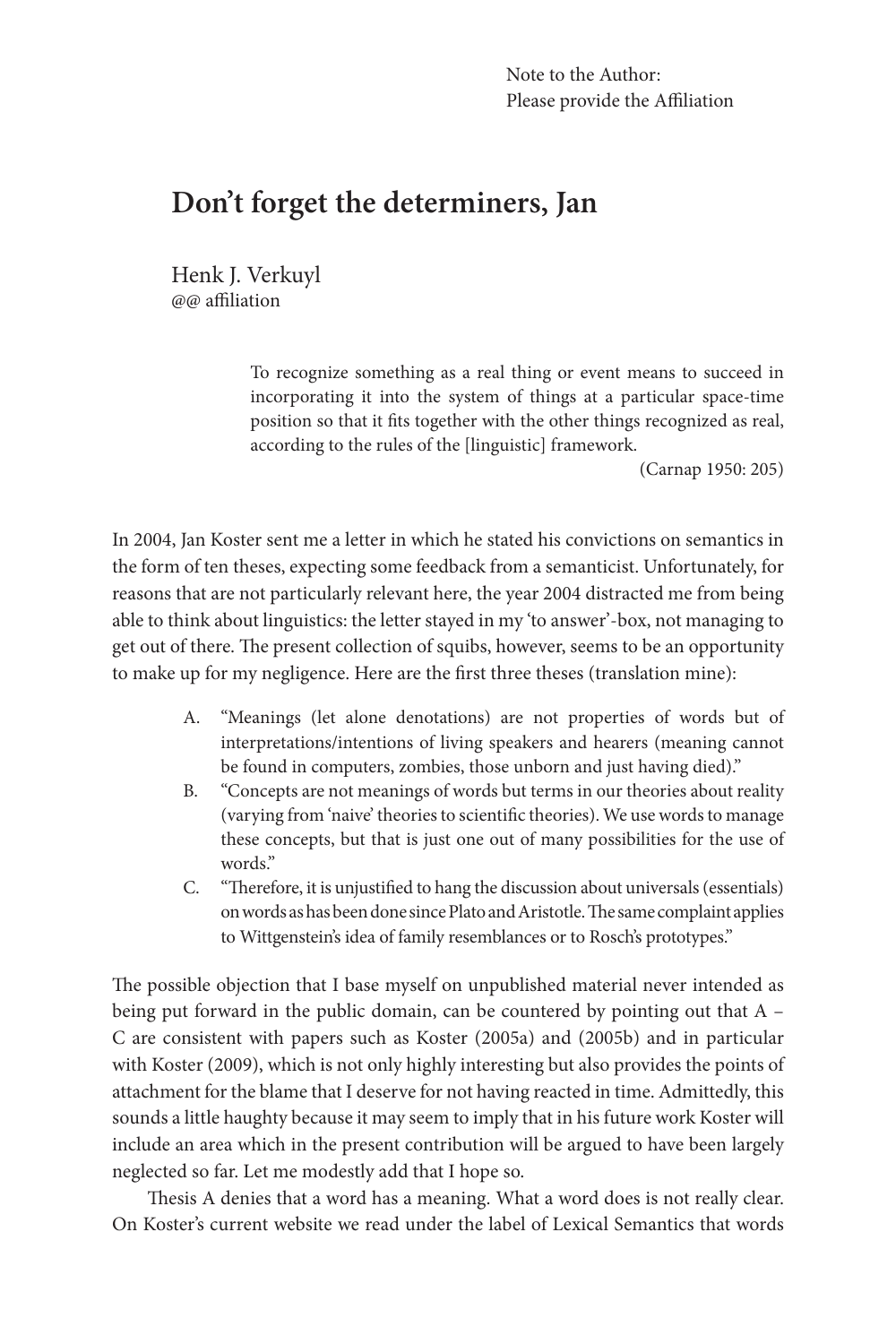are "associated with complexes of coded and incomplete information that are partially represented in individual brains but ultimately belong to a shared culture". This is not so clear either because the notion of *associated with* calls for clarification.

Thesis B says that concepts are not meanings but rather terms in our theories about reality. This puzzles me because a theory is a well-organized (thing) language as Carnap (1955) pointed out. It would then follow that terms do the same as words, the difference being that for them the role in the language game is stricter than for 'normal words'. Perhaps I should see this as too enthousiastic a slip of the pen but what Koster seems to do in the theses A and B is to sweep the notion of meaning under the carpet of the term 'is associated with' of his internet text and leave us with some uncertainty about what concepts do. Let me therefore have a closer look at that with the help of Koster (2009: 74, 75):

> "[…] what is stored in association with [commons nouns and proper names] in our brain is not meanings or concepts but something that only becomes meaningful from outside, i.e. by the agency of a human interpreter operating in a given context. *Concepts (and extensions) are not properties of words but properties of interpretations of words* [italics Koster]. […] What can be stored in the brain in association with words must be physical, i.e. something representable by neural circuitry or other material properties making up the memory banks of the brain. In short, words must be associated with coded information in the brain, not with meaning, because all known physical structures are without inherent meaning."

> "In the case of the information stored for words, we do not know how much information is stored for the word itself and how much information is added by the interpretive mechanisms. But the high plausibility of the division of labor in question further undermines the idea that meanings or concepts are directly found in the brain as stored properties of words. Concepts only exist as the results of agentive function assignment, as created elements involving three factors: the information stored for the word itself, the contributions made by our (possibly innate) capacities of processing and interpretation, and, last but not least, the context of use."

In the first quote, we find a clear description of what Koster wants, but it sheds no light on the notion 'associated with'. In the second quote, Koster seems to think in terms of a function. Excluding a functional application of the form  $f(w) = c$ , where *f* maps a word w onto a concept c, Koster seems to opt for something like *f*(w,p,u) = c, where *f* is a three-place function operating on a word, on processing p and on a context of use u. This would make it impossible to see words as an internal matter. Koster (2005b: 351) indeed argues that language is too contaminated by culture for it to be able to function as I-language in Chomsky's sense, because human knowledge is never individual but always inextricably bound up with public conventions and rules:

> [… while discussing the relation between biology and culture, Koster compares language use and playing the piano…] "We can only speak of language because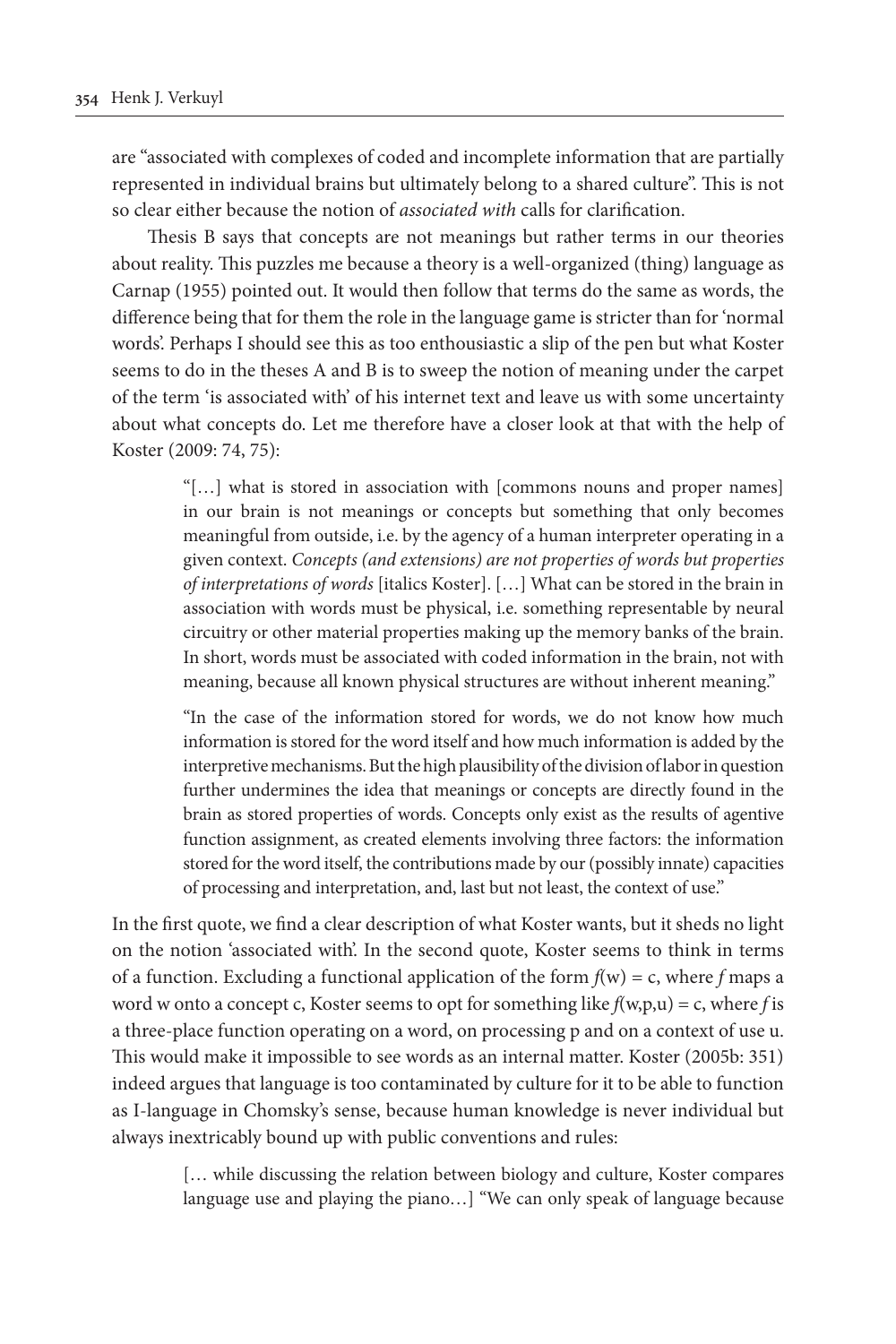of the invention of cultural artefacts, *words*, which are comparable to the piano. Only thanks to the interfacing properties of our cultural invention we can speak of language. Words connect our abstract computational facilities with our concepts, neither of which have anything to do with language in abstraction from our invented interface elements."

Koster (2009) contains a fierce attack on the key role for the Merge-operation in minimalism because it is a form of lexicon-independent sentence generation. For Koster it is essential that "sentences are generated by lexicalizing the templates associated with words" (p. 83).

It is really unfortunate that generative syntacticians do not like to admit that more than two decennia before Merge was invented, Montague had already developed a categorial syntax mapping under homomorphism into a semantic algebra, doing exactly what Koster requires. It is not Merge itself but rather its inventors that do not want a semantic algebra alongside a syntactic one. Yet, it is available in the literature and the only thing to do is to not to reject the formal semantic machinery made in the Fregean tradition *a priori* but to see it as workable in a mentalistic perspective.

Following common practice in philosophical analyses, Koster focusses on nominal elements such as nouns and pronouns. Koster (2009) restricts itself to words like *book* and *Schubert.* In formal semantics, the extension of *book* is often said to correspond with a set. In maintaining that a noun like *book* applies to a set, one needs to be more precise in two ways. Firstly, one should say something like: *book* is interpreted in a certain domain of interpretation which belongs to a set of possible words in each of which the noun *book* may be interpreted. Secondly, one should add that the set of books in a specific domain of interpretation is not the meaning of *book*, but that whatever we like to call meaning would be a function enabling us to use the noun *book* properly in every possible domain of interpretation. To obtain an extension, we use a characteristic function to bring everything that may be called a book to 1 and what can not be called a book to 0. This mathematical function even applies for Wittgenstein because all things that are called *Spiel* are mapped to 1, the rest is not. Note that this function does not really require a common property shared by books, but in spite of Wittgenstein's thesis there is one such property: 'to be called *book*' (or: 'what counts for me as a book'). That suffices, at the level of an individual speaker. The need for a check on a common property among the members of a set is an external societal affair which has nothing to do with the use of a characteristic function.

Speaking of functions as possibly having a mental correlate, I hit upon another question raised by Koster: is it an empirical issue to determine whether mathematical functions have neurological correlates or not? Recent research by Roland Friedrich and Angela D. Friederici (2009) reveals that it is possible to use fMRI-scans to determine whether the syntax of sentences (involving functions) yields well-formed corrections or not. They write: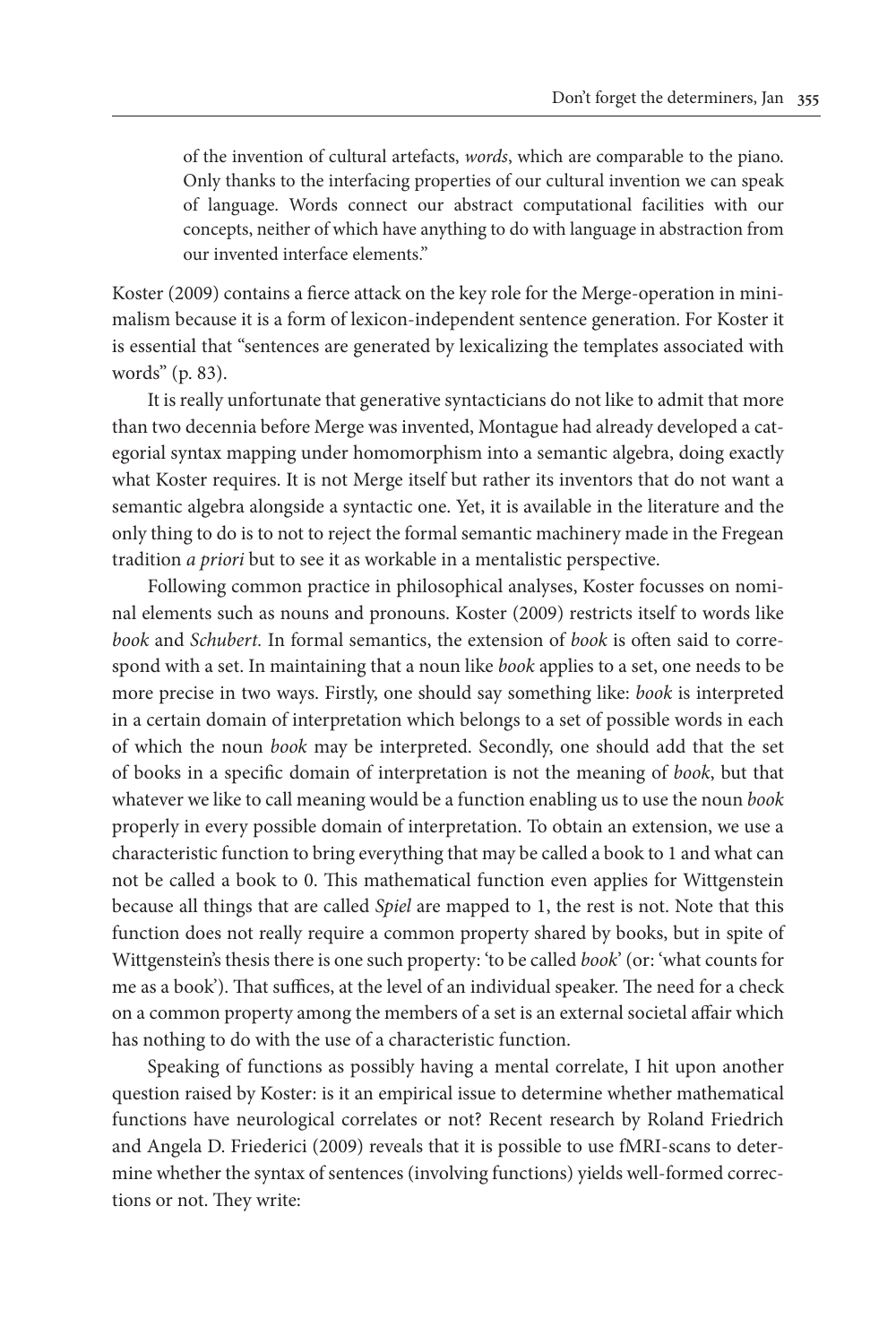"Finally, the present neuroimaging data suggests that a formal ruled-based generation and decision process as in the form of a calculus is effective because it strives for an optimal balance between data compression and reliability, implemented at the neural level. This in turn permits humans to communicate complexly structured information and to phrase problems more easily in face of the limits of the human processing system."

This is not to say that we have now found all sorts of means to detect the use of functions as interpretations of formal syntax, but it indicates that one may relate (the processing of) sentential structure to processes made visible by the fMRI-technique, which is still in its initial phase. It is too early to expel functions in our logical representations from the domain of things that can be made visible in one form or another. After all, functions are quite reliable tools for computing. In that sense, linguistics should continue its empirical study and remain the supplier of ideas about linguistic structure as operative in language use.

The characteristic function that I hinted at falls within the domain of investigation in Koster's work because of his restriction to nouns. But now I enter an area unfortunately neglected by him: all the work done on generalized quantification in the past decennia. In fact, with a sort of dedain which characterizes so many main stream generativists but which is not really Jan Koster's way of doing, he puts away Fregean formal semantics as a sort of externalism so that any discussion is declared irrelevant. See Koster (2009: 65, 79).

> "In no way am I committed to […] any other form of semantics that seeks to develop mental content in (partial) referential terms."

> "The most important characteristic of words of real human languages is that their potential syntactic environments are among their properties in abstraction from any rules or other word-independent computational devices. Thus, somebody who knows English knows that the word *book* can be preceded by an article: *the book*. This is public knowledge: one can find it in reference grammars and if English were part of a culture with an oral tradition only, every native speaker could confirm it."

I could not believe my eyes reading the last quote because it totally misses the point of what determiners do in a sentence. They are to be interpreted as computational functions not having the double face of set and characteristic function: in the Montagovian tradition the definition of a determiner does not apply to a simple set. In a sentence like *A book fell from one of the tables over there (and I don't know where to put it)* the determiner *a* can be seen as a function that intersects a set denoted by the Noun *book* with a set of things that are in the set of things that fell from one of the tables over there. In a regular language interaction this sentence invokes a proper answer when the intersection turns out to be non-empty. Semantically, the role of a determiner is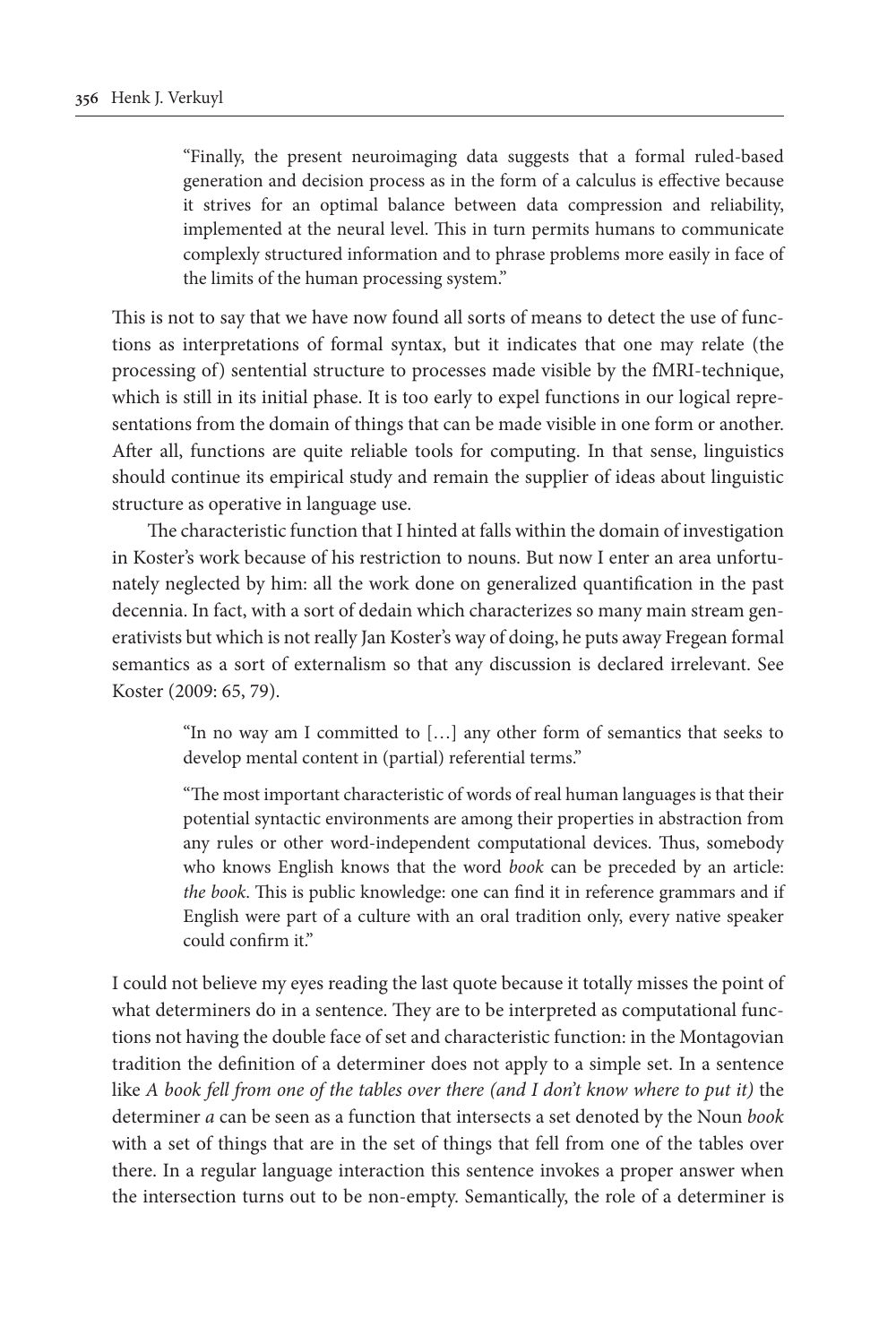extremely important: it creates an intersection between two sets with the help of which a human being is able to determine whether what is said has been the case or not. It also makes it possible to reduce the polysemous force of a noun by its confrontation with the intersecting predicate: in *The book only exists in her head* it is easy to rule out the interpretation of *the book* as a physical object.

I am aware of the fact that some may consider the term *truth value* as old hat, but dynamic notions like update of a knowledge base, etc. do not diminish the sort of preciseness that is necessary here to understand the impact of using functions in dealing with information. The Fregean distinction between extension (in a specific domain of interpretation) and intension (sense, covering a set of possible worlds) provides exactly what Koster hides under the informal use of 'is associated with'. This is not to say that this is the final verdict, but at least intensional logic has contributed quite fruitfully to linguistic insights.

Not only Dutch and English do have determiners but all languages containing quantifiers have them. That English has articles and Russian does not have them is not of any importance here: both languages have determiners, that is, they have instructions for making structure to which meaning can be assigned if one considers all possible situations in which certain nouns can be used. All users of natural language dispose of a computational mechanism in order to intersect and to derive important information from doing so.

Although as a layman I do not like to express myself about what happens in the brain of animals one may, on the basis of what is known so far, reasonably assume that an ape seeing an approaching tiger computes on the basis of two different pieces of information: 'a predator' and 'approaching'. To my knowledge, biologists assume some mental mechanism for combining these two different pieces of information into an instruction based on the information: 'it is the case that a predator approaches (and you'd better move)'. Do apes have determiners? Certainly not, but they have a machinery to connect pieces of information. Do they have a notion of truth? Well, they have a sense of what is the case. It seems to me that if that part of biology that investigates this mechanism in the brains of animals is part of natural science, one cannot simply consider the study of the same sort of mechanism in humans as something cultural or constrained by epistemological principles. Why should the study of information processing in the brain of primates fall under natural science and be denied to in the case of the human brain. Are we punished for having language? Are we being punished for being able to talk about what is the case?

There is another point to be made in this connection analyzed in Verkuyl et al. (1974) and centering around Leibniz' notion of favourite world, a notion unjustifiedly ridiculed by Voltaire if only taken as a technical term necessary to anchor the set of possible worlds. It is important to note that all changes that may happen when 'travelling through' a set of possible worlds involve nouns, adjectives and one-place verbs and